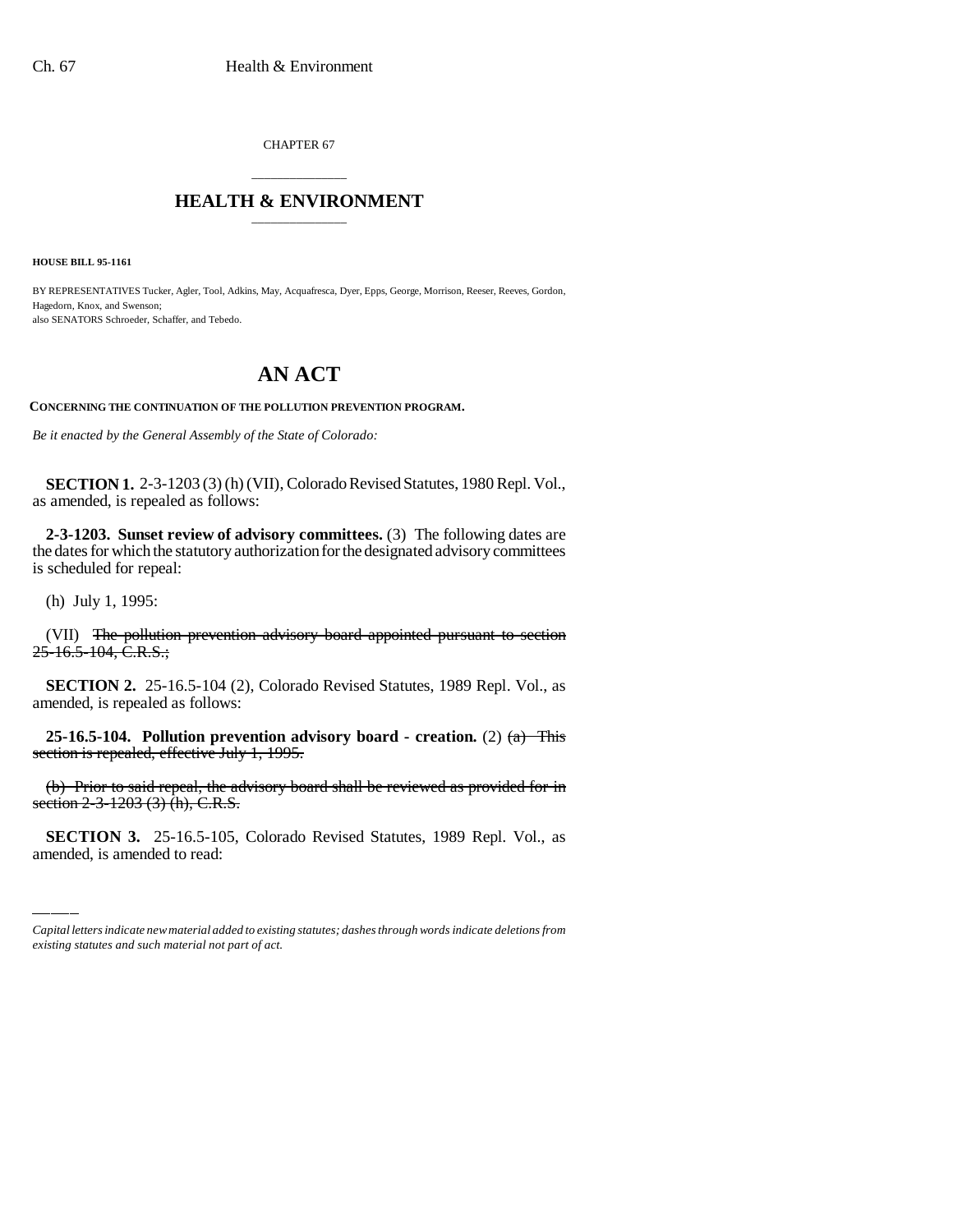**25-16.5-105. Powers and duties of the advisory board.** (1) The advisory board shall have the following powers and duties:

(a) To provide overall policy guidance, coordination, and advice in the development and implementation of the pollution prevention activities of the department;

(b) To develop pollution prevention goals and objectives; To SUPPORT NONREGULATORY PUBLIC AND PRIVATE EFFORTS THAT PROMOTE THE PREVENTION OF POLLUTION IN THIS STATE;

(c) To review environmental regulatory programs, laws, and policies to identify pollution prevention opportunities and incentives; TO DEVELOP POLLUTION PREVENTION GOALS AND OBJECTIVES;

(d) To provide direction for pollution prevention outreach, education, training, and technical assistance programs; TO REVIEW ENVIRONMENTAL REGULATORY PROGRAMS, LAWS, AND POLICIES TO IDENTIFY POLLUTION PREVENTION OPPORTUNITIES AND INCENTIVES;

(e) To report to the governor and the general assembly annually on the progress of and recommendations for changes in programs on pollution prevention; TO PROVIDE DIRECTION FOR POLLUTION PREVENTION OUTREACH, EDUCATION, TRAINING, AND TECHNICAL ASSISTANCE PROGRAMS;

(f) To contract with a provider or providers, which may include the department, to provide pollution prevention activities as described in section 25-16.5-106. TO REPORT TO THE GOVERNOR AND THE GENERAL ASSEMBLY ANNUALLY ON THE PROGRESS OF AND RECOMMENDATIONS FOR CHANGES IN PROGRAMS ON POLLUTION PREVENTION;

(g) TO CONTRACT WITH A PROVIDER OR PROVIDERS, WHICH MAY INCLUDE THE DEPARTMENT, TO PROVIDE POLLUTION PREVENTION ACTIVITIES AS DESCRIBED IN SECTION 25-16.5-106.

**SECTION 4.** 25-16.5-108 (1) (a) and (3), Colorado Revised Statutes, 1989 Repl. Vol., as amended, are amended, and the said 25-16.5-108 (1) is further amended BY THE ADDITION OF A NEW PARAGRAPH, to read:

**25-16.5-108. Pollution prevention fees.** (1) (a) The department shall charge and collect pollution prevention fees from any reporting facility which is required to file a report with the department pursuant to the federal act as follows:

(I) Facilities required to report pursuant to section 11002 of the federal act shall pay  $\alpha$  AN ANNUAL fee  $\frac{1}{2}$  to but not to exceed ten dollars per reporting facility;

(II) Each facility required to report pursuant to section 11022 of the federal act shall be required to pay  $\alpha$  AN ANNUAL fee up to but not to exceed ten dollars for every hazardous substance located at the facility in excess of the thresholds adopted by the United States environmental protection agency;